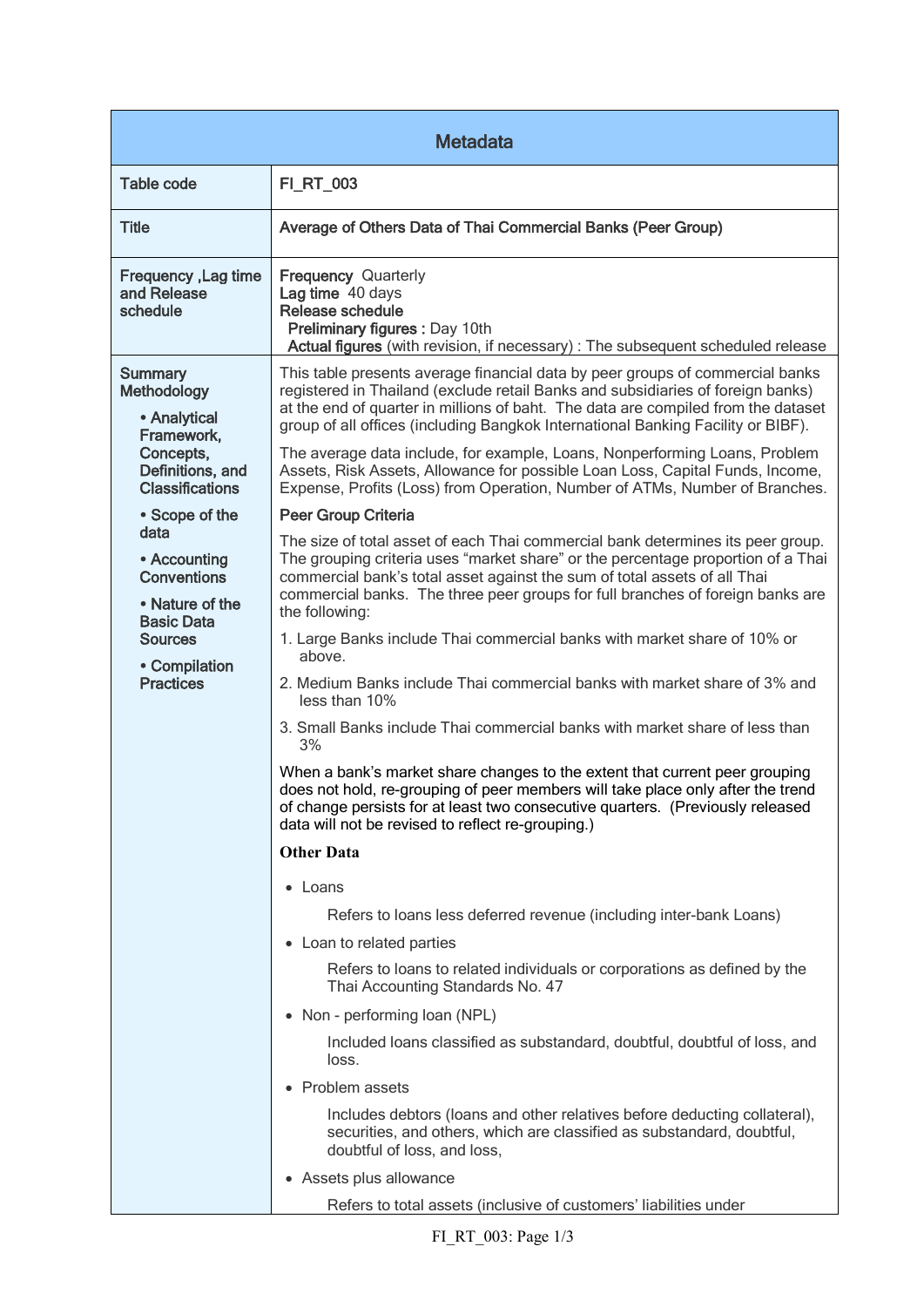|                      | acceptances and other businesses) before deducting allowances (e.g.<br>allowance for possible loan loss, revaluation, impairment of assets,<br>frauds, etc.)                                                                                                                                                                                     |
|----------------------|--------------------------------------------------------------------------------------------------------------------------------------------------------------------------------------------------------------------------------------------------------------------------------------------------------------------------------------------------|
|                      | • Average net assets (net acceptances)                                                                                                                                                                                                                                                                                                           |
|                      | Averaged month-end outstanding assets over the period from the<br>beginning of the year. The pertaining assets are total assets after<br>deducting allowances (e.g. allowance for possible loan loss, revaluation,<br>impairment of assets, frauds, etc.), and after deducting customers'<br>liabilities under acceptances and other businesses. |
|                      | • Actual allowance                                                                                                                                                                                                                                                                                                                               |
|                      | Refers to existing allowances                                                                                                                                                                                                                                                                                                                    |
|                      | • Required allowance                                                                                                                                                                                                                                                                                                                             |
|                      | Refers to mandatory allowances                                                                                                                                                                                                                                                                                                                   |
|                      | • Tier 1 Capital                                                                                                                                                                                                                                                                                                                                 |
|                      | Comprises paid-up capital, warrants, premium (discount) on share (net),<br>statutory reserve, reserve appropriated from net profit, Net profit after<br>appropriation, and others.                                                                                                                                                               |
|                      | Less Incurred loss from previous periods, good wills, and other<br>deductions.                                                                                                                                                                                                                                                                   |
|                      | • Capital funds                                                                                                                                                                                                                                                                                                                                  |
|                      | Equal Tier 1 capital plus Tier 2 capital<br>Less investment in securities which are counted as Tier 2 capital by other<br>financial institutions, net deficit from appraisal of available-for-sale<br>securities, and deductions.                                                                                                                |
|                      | • Risk assets                                                                                                                                                                                                                                                                                                                                    |
|                      | Equal assets (including customers' liabilities under acceptances)<br>multiplied by "Credit Conversion Factor" (CCF) as prescribed by the<br>Bank of Thailand.                                                                                                                                                                                    |
|                      | • Off-balance-sheet transactions                                                                                                                                                                                                                                                                                                                 |
|                      | Comprise outstanding amount of<br>o Aval and Loan guarantee<br>o Contingent liability under undue import bills<br>o Commercial papers sold with recourse<br>$\circ$ Letter of credit<br>o Derivatives<br>○ Others                                                                                                                                |
|                      | • Total income                                                                                                                                                                                                                                                                                                                                   |
|                      | Includes interest income, dividend, and non-interest income                                                                                                                                                                                                                                                                                      |
|                      | • Total expenses                                                                                                                                                                                                                                                                                                                                 |
|                      | Include interest expenses and operating (non-interest) expenses                                                                                                                                                                                                                                                                                  |
|                      | • Profit (loss) from operation                                                                                                                                                                                                                                                                                                                   |
|                      | Equals Total income minus Total expenses                                                                                                                                                                                                                                                                                                         |
|                      | Number of banks' ATM (Units)<br>$\bullet$                                                                                                                                                                                                                                                                                                        |
|                      | Number of banks' branches                                                                                                                                                                                                                                                                                                                        |
| Source of data       | Thai commercial banks, Consolidated report : Data include IBF operation but<br>exclude retail banks and subsidiaries of foreign banks.                                                                                                                                                                                                           |
| <b>Accessibility</b> | (https://www.bot.or.th/App/BTWS_STAT/statistics/BOTWEBSTAT.aspx?reportID=426&language=eng)                                                                                                                                                                                                                                                       |